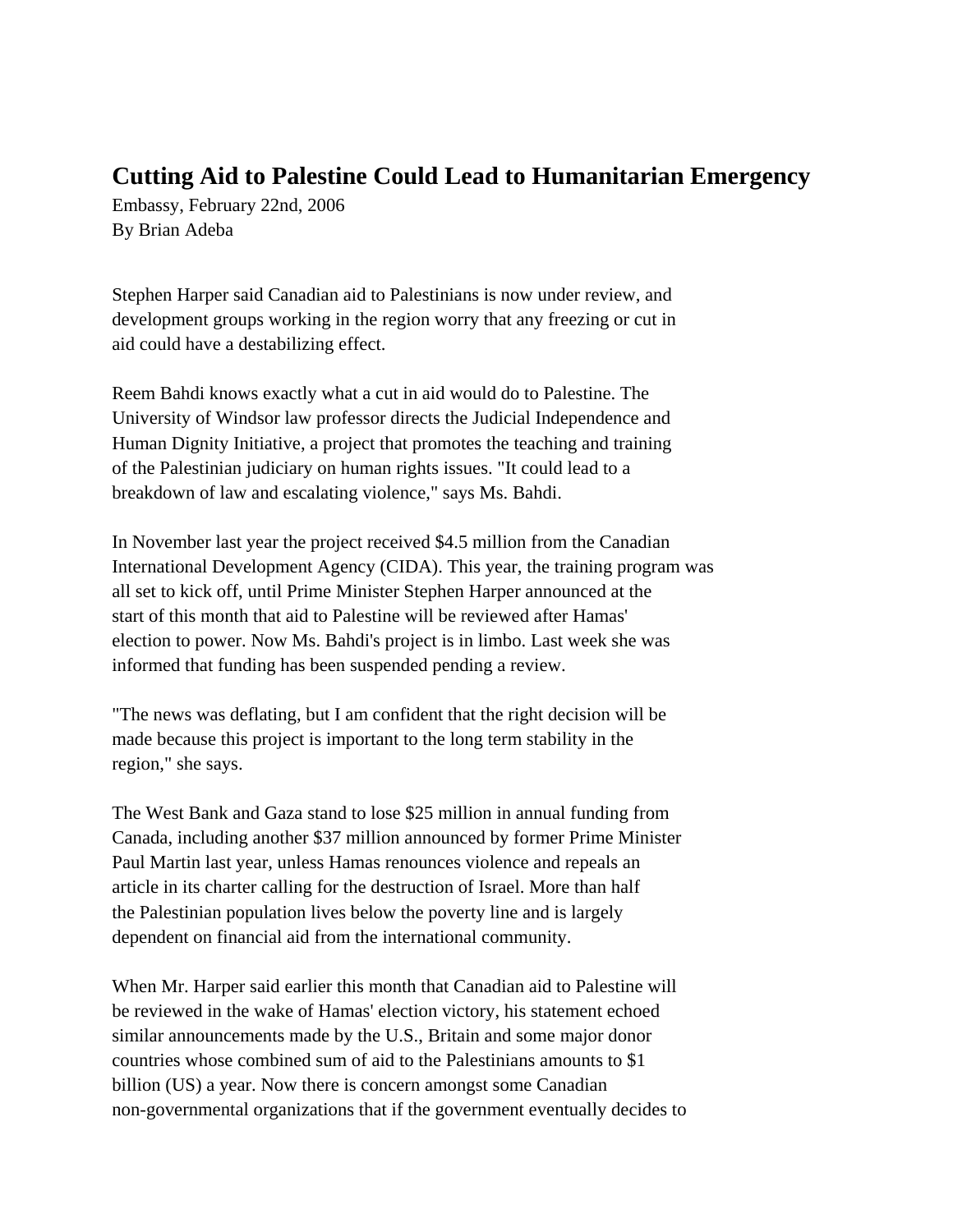cut aid, ordinary Palestinians and not Hamas, will be affected.

Bill Janzen, Director of the Ottawa office of the Mennonite Central Committee, Canada, which receives roughly \$300,000 a year from CIDA for agricultural projects, primary health care, income generating activities and peace building in the West Bank and some parts of Gaza, says his organization has not received any official information that its funding will be frozen or cancelled. But he adds that the majority of Palestinians in the West Bank and Gaza require humanitarian assistance.

In the housing sector in the Palestinian territories, a "significant portion" of homes are in need of repairs says André Asselin, Senior Manager with the Canada Mortgage and Housing Corporation (CMHC). Last year CMHC received \$5 million to repair houses in the West Bank and Gaza, starting early this year. It also received another \$1 million to develop a housing policy for the Palestinian Authority, says Mr. Asselin. "We are [at] a pause and everything is under review, but nothing has been cut," he says.

The proposed aid cuts will also see the United Nations Relief and Works Agency for Palestine (UNRWA) lose the \$1 million that it receives from Canada. The agency offers assistance in job creation, health and education to 1.7 million refugees in Gaza. A staffer who asked not to be identified from UNRWA's New York headquarters told Embassy that though there's no official confirmation that the agency's budget is at risk due to withdrawal of funding from Canada, education programs for 250,000 Palestinian children in 180 schools run by UNWPA could be affected.

"So naturally, when one talks about cutting part of a budget that we rely on to keep those kids in school, there's a concern," says the staffer, adding that donors are aware UNRWA is an independent and neutral agency that is not linked to any party in the Palestinian territories and that it will be unfortunate to cut funding for a transparent body.

"Aid cuts is not an outcome we would like to see," says the source. An estimated 130,000 Palestinian families--about 700,000 people -- also receive food aid from UNRWA. The agency says cuts to its budget could push living conditions down considerably, especially in Gaza where the economic situation is still critical. "You still speak of a humanitarian crisis in the Gaza strip," says the staffer.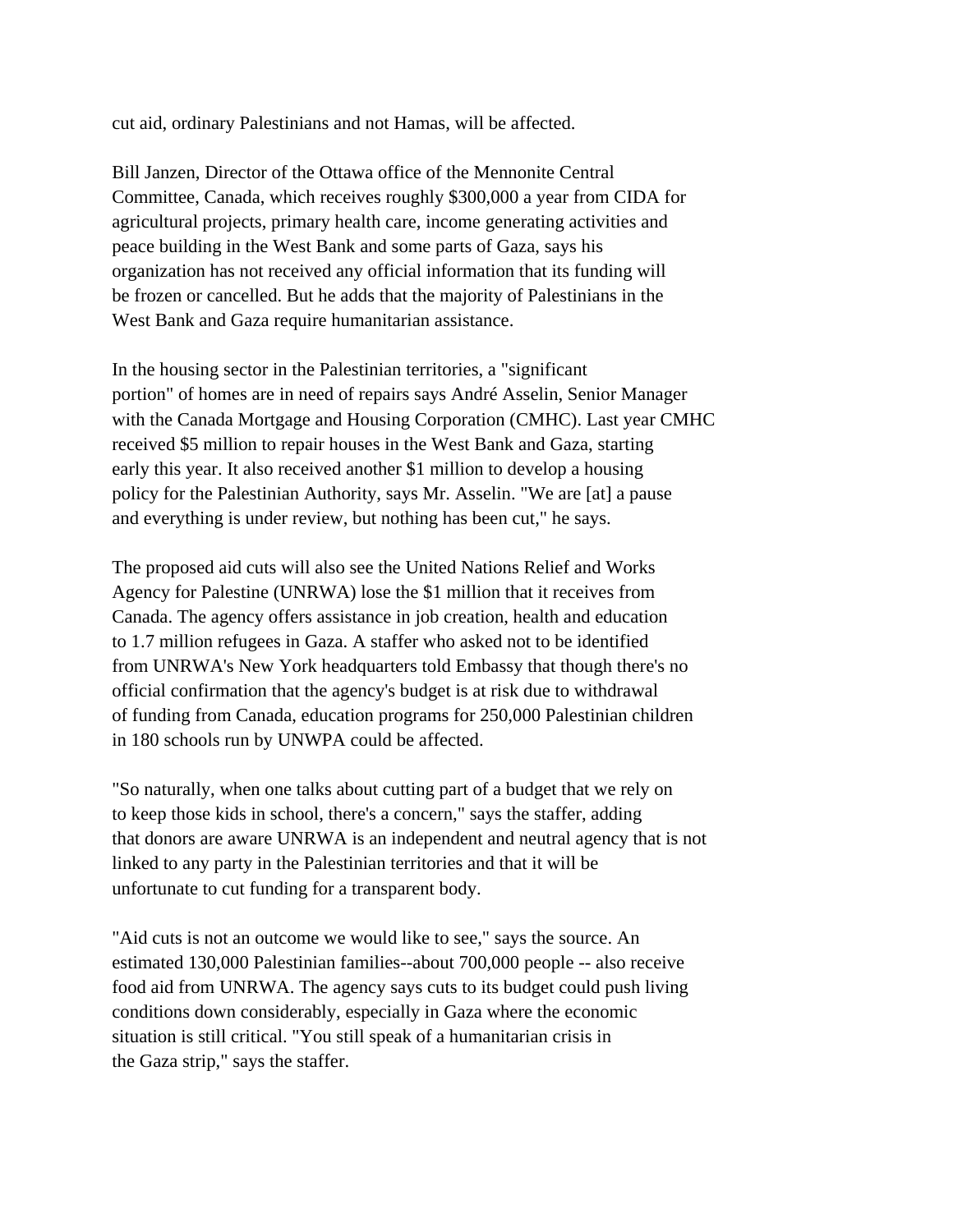Hussein Amery, President of the National Council on Canada-Arab Relations, says cancelling aid will only punish ordinary Palestinians for exercising their democratic right. He says it is a "big mistake" and Mr. Harper should rethink Canada's position and engage Hamas in dialogue. "Hamas' election is the result of the failure of all parties to deliver peace," says Mr. Amery.

But since the announcement that Canada will review its assistance to Palestine, no actual aid cuts have been made yet. Mr. Amery says Canadian media discourse on the cancellation of Palestinian aid is failing to distinguish between humanitarian aid and financial assistance that bolsters the structures of the Palestinian Authority. Mr. Amery says he believes humanitarian aid will not be affected, but expressed concern that there is a danger the distinction will not be made and all aid will be cancelled.

Mr. Janzen also says it is important to distinguish between the two types of aid and expressed hope that humanitarian aid will not be cancelled.

Last week The Globe and Mail quoted a CIDA spokesperson saying all Canadian aid, distributed through secondary donors and non-governmental organizations, is under review.

Ismail Zayid, President of the Canada-Palestine Association, says the move to cut aid to Palestine would be "absolute hypocrisy" on the part of the Canadian government. "The West calls for democracy and when the Palestinians elect overwhelmingly a party of their own choice in a recognized free election, we don't like it--this is utter hypocrisy," says Mr. Zayid, adding that the question of aid to Palestine will not arise if Israel ends occupation of Palestinian territories and complies with the stipulations of the Geneva Convention.

Cutting aid to Palestine will push Hamas to seek other sources of funding from radical sources says Dane Rowlands, an Associate Professor at the Norman Paterson School of International Affairs at Carleton University. "This kind of conditionality is a difficult tool to wield effectively and I don't think there's a lot of evidence that this type of behaviour actually works," he says.

After the new Palestinian legislature was sworn in on Feb. 18, Israel withheld millions of dollars in monthly payments and asked foreign donors to restrict assistance to humanitarian purposes only.